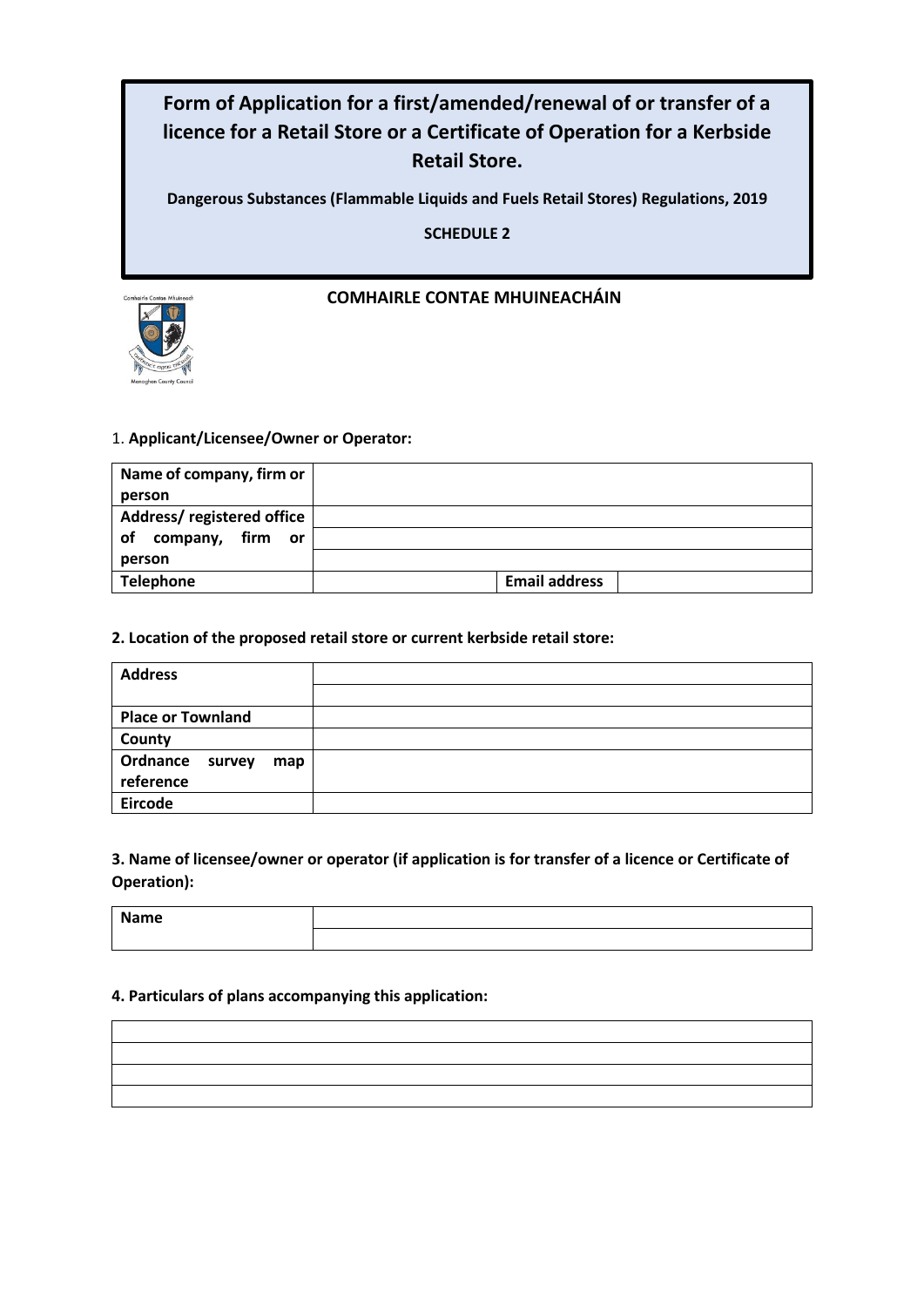**5. Maximum quantity of Category or Categories of flammable liquids stored or to be stored at the store:**

| Category 1        | litres in container stores   |
|-------------------|------------------------------|
|                   | litres in underground tanks  |
|                   | litres in above-ground tanks |
| <b>Category 2</b> | litres in container stores   |
|                   | litres in underground tanks  |
|                   | litres in above-ground tanks |
| Category 3        | litres in container stores   |
|                   | litres in underground tanks  |
|                   | litres in above-ground tanks |

### **Other Fuels (State units of measurement):**

| <b>Name</b> | quantity in container stores   |
|-------------|--------------------------------|
|             | quantity in underground tanks  |
|             | quantity in above-ground tanks |
| <b>Name</b> | quantity in container stores   |
|             | quantity in underground tanks  |
|             | quantity in above-ground tanks |
| <b>Name</b> | quantity in container stores   |
|             | quantity in underground tanks  |
|             | quantity in above-ground tanks |

This licence/Certificate of Operation application must be accompanied by a risk assessment and drawings as laid out in Regulation 17 and Schedule 6 of the Dangerous Substances (Flammable Liquids and Fuels Retail Stores) Regulations, 2019.

### **6. Remarks:**

| the contract of the contract of the contract of the contract of the contract of the contract of the contract of |  |  |
|-----------------------------------------------------------------------------------------------------------------|--|--|
|                                                                                                                 |  |  |

I hereby certify that the information supplied above is true to the best of my knowledge and belief.

| <b>Signature of applicant</b> |  |
|-------------------------------|--|
| Postal address of applicant   |  |
|                               |  |
| Date of application           |  |

### **Fees to be submitted with the application** (Licence fee schedule below)

€

**Note:** Please note that any application for the renewal of a licence shall be made not less than 3 months before the date on which the licence expires.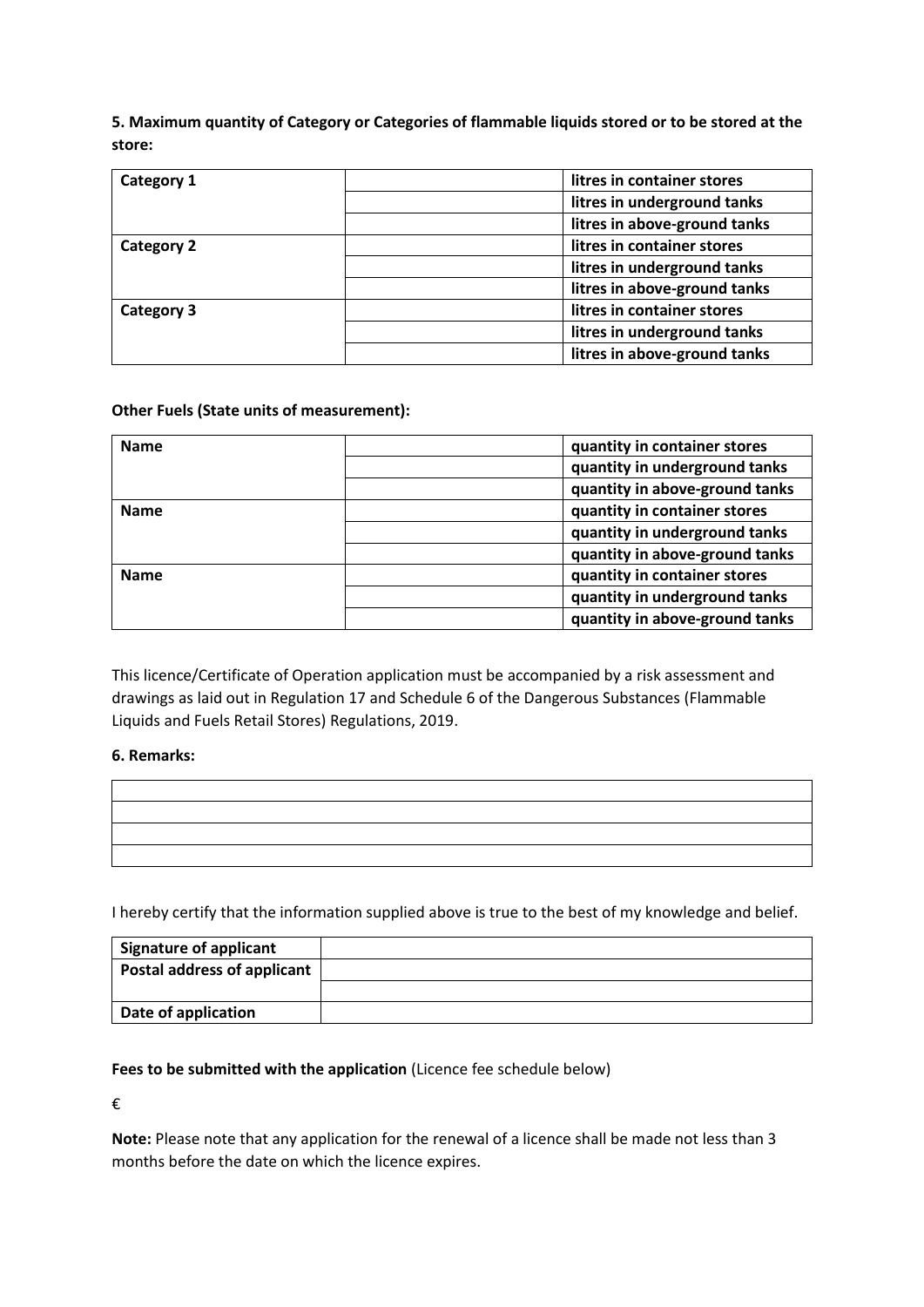#### **Data Protection Acts 1988 -2018 (as amended) and the General Data Protection Regulations (GDPR)**

#### **Dangerous Substance Licence Data Subject Notification**

#### **Background**

The purpose of this notification is to set out some information regarding the collection and processing of your information by Monaghan County Council. During the course of our activities we will collect, store and process personal data about our customers. Monaghan County Council is the data controller in respect of this data.

Monaghan County Council creates, collects and processes a significant amount of 'personal data' and 'sensitive personal data' in various multiple formats daily. Our commitment is to ensure that the personal data supplied is:

- Obtained lawfully, fairly and in a transparent manner
- Collected for only specified, explicit and legitimate purposes,
- Adequate, relevant and limited to what is necessary for the purpose for which it was obtained,
- Recorded, stored accurately and where necessary kept up to date,
- Kept for no longer that is necessary, and, in a form, which permits identification of the data subject,
- Processed in a manner that ensures the appropriate security of the personal data including protection against unauthorised or unlawful processing of the data.

#### **For full details of the collection, processing and sharing of your personal data by us and your rights in this regard, please see our full [Privacy Notice](https://monaghan.ie/privacy-notice/) on the website.**

#### **What data we collect and process:**

The types of personal data that we will collect, and process includes Name & Address of Applicant/Licensee/Owner/Operator, Telephone Number, Email Address & Business Address.

#### **We do not collect any Special Category Personal Data.**

#### **Why do we collect this personal data?**

We collect and process this information in order to manage and administer the relationship between you and us for the purpose of assessing your application for a dangerous substance licence.

#### **Lawfulness of processing**

We process this personal data

Under Article 6 (1)(e) GDPR and in the performance of a task carried out in the public interest and in the exercise of official authority vested in us as the controller under Dangerous Substances (Retail and Private Petroleum Stores) Regulations 1979 to 2004, Schedule 2, Regulation 6(I).

#### **Sharing of Personal Data**

We may share your Personal Data with selected third parties, including for example Department of Housing, Planning & Local Government and other government agencies, where required to do so by law. We may also share your data with other Local Authorities, suppliers and other third parties who assist us in fulfilling our functions. Further information regarding the sharing of your personal data can be found in our Privacy Notice which is available at: [Privacy Notice.](https://monaghan.ie/privacy-notice/)

If you have any questions regarding our processing of your Personal Data, our Data Protection Officer can be contacted:

by email: [dataprotectionofficer@monaghancoco.ie](mailto:dataprotectionofficer@monaghancoco.ie) by phone: (047)30507 Postal Address: Monaghan County Council, County Offices, The Glen, Monaghan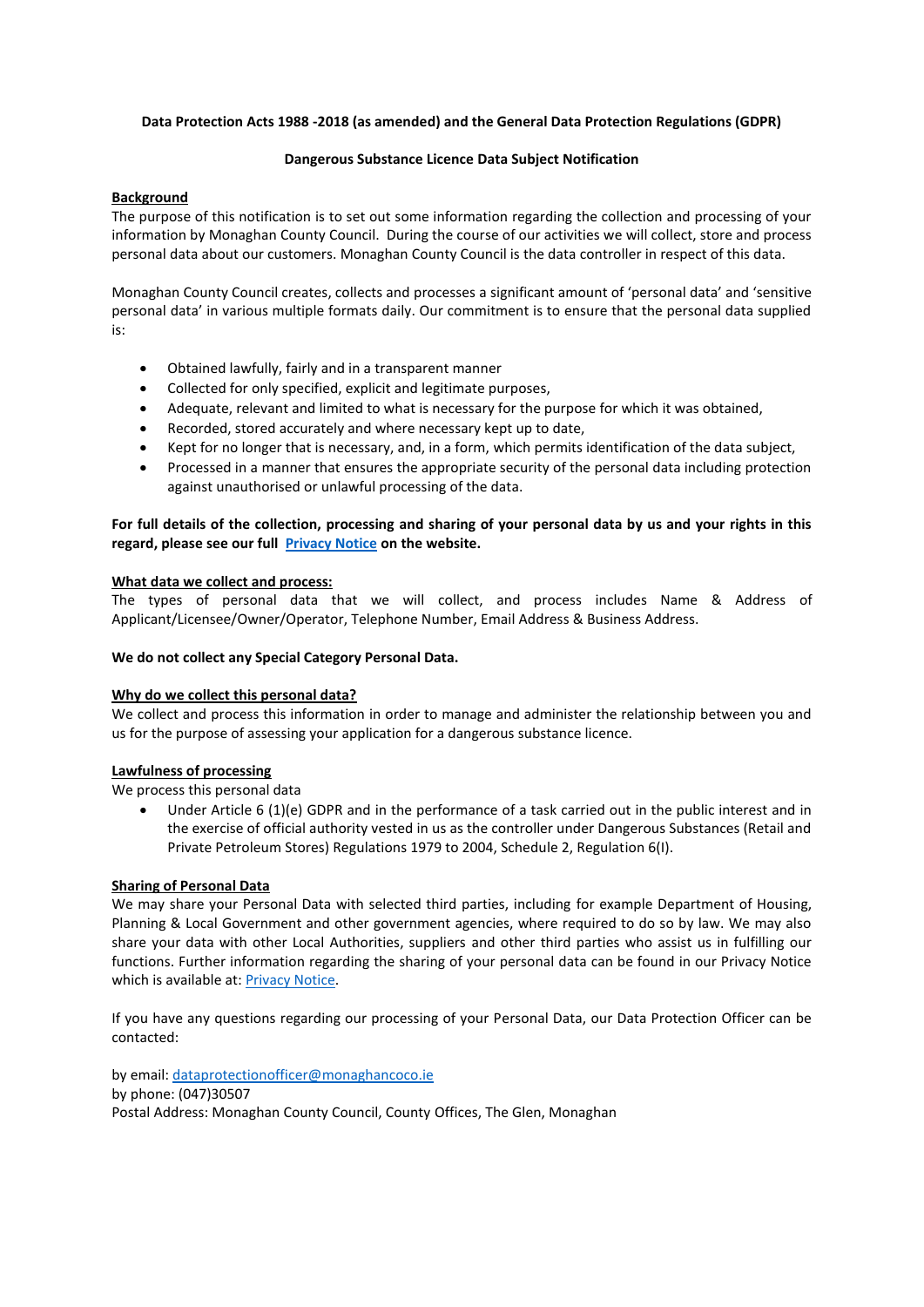# **Dangerous Substance Licence Fee's (S.I. No. 630 of 2019)**

In accordance with Dangerous Substances (Flammable liquids and fuels retail stores) Regulations 2019 (S.I. No. 630 of 2019), please see below charges detailed to cover the cost of carrying out inspection and assessment of Dangerous Substance Licence applications.

This is in accordance with the Licence Fee and is inclusive of fee as prescribed under Section 38 of the Dangerous Substance Act 1972.

| Service                                          | <b>Service Description</b>                    | Charge |
|--------------------------------------------------|-----------------------------------------------|--------|
| Dangerous Substance<br><b>Administration Fee</b> | 1 Year Dangerous Substance<br>Application fee | €50    |
|                                                  | 3 Year Dangerous Substance<br>Application fee | €150   |

On the transfer or replacement of the licence a fee of €3.81 applies.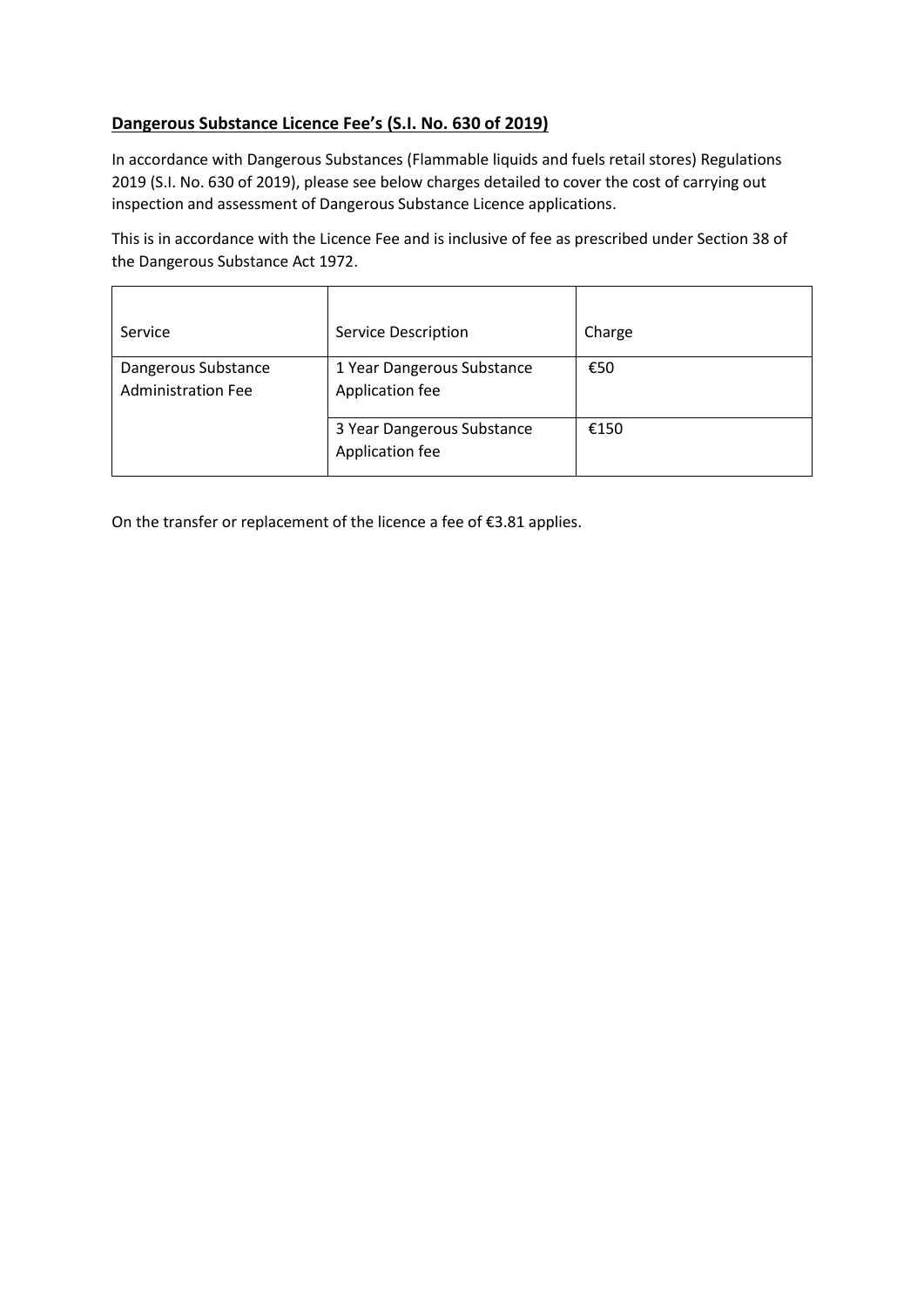## **CHECKLIST FOR LICENCE APPLICATION**

SCHEDULE 1 of the Regulations provides a list of publications that each application must take into consideration.

- a) Application Form (SCHEDULE 2)
- b) Appropriate Fee
- c) Risk Assessment (SCHEDULE 5)
- d) Maps & Drawings (SCHEDULE 6)
- e) Model Electric Certificate

#### **SCHEDULE 1**

*Publications for good practice for retail and kerbside retail flammable liquids and fuels stores.*

As per Regulation 5(3), updated or revised versions of these guidance documents will be published periodically on the relevant websites of Local Authorities, the Appeals Authority, and the Minister.

#### **Part 1 – Publications which all stores must adhere to as far as is reasonably practicable**

• Energy Institute Design, construction, modification, maintenance and decommissioning of filling stations (known as the Blue Book).

• PELG Petrol filling stations – Guidance on managing the risks of fire and explosion (The Red Guide).

### **Part 2 – Publications which must be adhered to as far as is reasonably practicable if they apply to the store**

• British Compressed Gas Association (BCGA) Code of practice 41 – The design, construction, maintenance and operation of filling stations dispensing gaseous fuels, Revision 1

• CONCAWE Environmental sensitivity assessment of retail filling stations in selected European Countries

• CSN EN 13616-1 Overfill prevention devices for static tanks for liquid fuels - Part 1: Overfill prevention devices with closure device

• CSN EN 13616-2 Overfill prevention devices for static tanks for liquid fuels - Part 2: Overfill prevention devices without a closure device

• CSN EN 13617-1 Petrol filling stations - Part 1: Safety requirements for construction and performance of metering pumps, dispensers and remote pumping units

• CSN EN 13617-2 Petrol filling stations - Part 2: Safety requirements for construction and performance of safe breaks for use on metering pumps and dispensers

• CSN EN 13617-3 Petrol filling stations - Part 3: Safety requirements for construction and performance of shear valves

• CSN EN 13617-4 Petrol filling stations - Part 4: Safety requirements for construction and performance of swivels for use on metering pumps and dispensers

• CSN EN 14125 Thermoplastic and flexible metal pipework for underground installation at petrol filling stations

• CSN EN 16321-1 Petrol vapour recovery during refueling of motor vehicles at service stations - Part 1: Test methods for the type approval efficiency assessment of petrol vapour recovery systems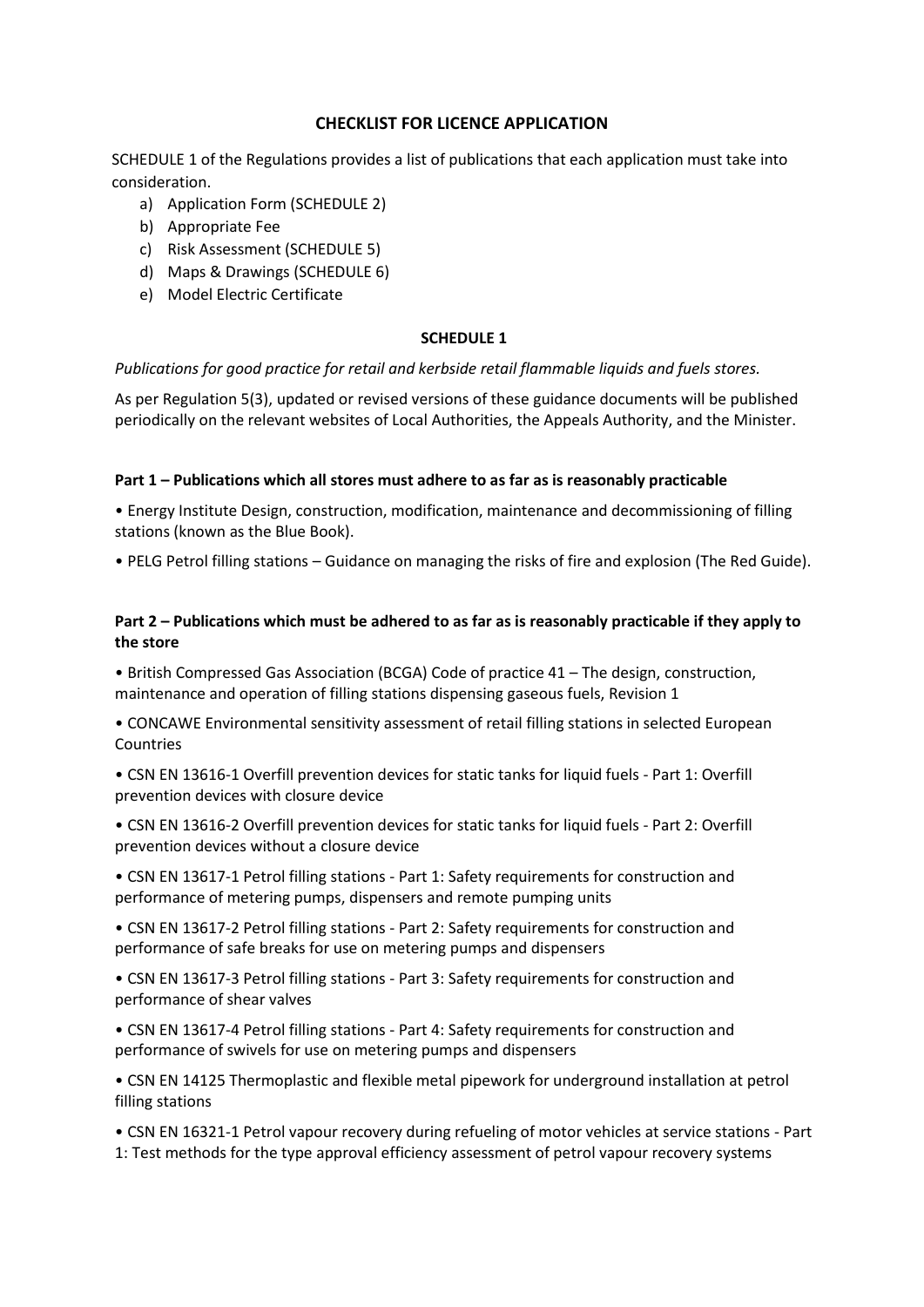• CSN EN 16321-2 Petrol vapour recovery during refueling of motor vehicles at service stations - Part 2: Test methods for verification of vapour recovery systems at service stations

• CSN EN 16657 Tanks for the transport of dangerous goods - Transport tank equipment for overfill prevention devices for static tanks

• CSN EN13012 Petrol filling stations - Construction and performance of automatic nozzles for use on fuel dispensers

• Energy Institute – A risk-based approach to hazardous area classification

• Energy Institute – Model code of safe practice Part 1: The selection, installation, inspection, and maintenance of electrical and non-electrical apparatus in hazardous areas

• Energy Institute – Model code of safe practice Part 12: Pressure vessel examination

• Energy Institute – Model code of safe practice Part 13: Pressure piping systems examination

• Energy Institute – Model code of safe practice Part 14: Inspection and testing of protective instrumentation systems

• Energy Institute – Model code of safe practice Part 15: Area classification code for installations handling flammable fluids

• Energy Institute – Model code of safe practice Part 16: Tank cleaning safety code

• Energy Institute Guidance document on risk assessment for the water environment at operational fuel storage and dispensing facilities

• Energy Institute Report on the risk of static ignition during vehicular refuelling: A study of the available relevant research.

• Energy Institute Guidance on external cathodic protection of underground steel storage tanks and steel pipework at petrol filling stations

• Energy Institute Quantified risk assessment of the ignition of flammable vapour on petrol filling station forecourts during road tanker offloading due to thermite sparking

• Energy Institute Electrical installations of facilities for the storage and dispensing of LPG and CNG automotive fuels at vehicle refuelling stations

- Energy Institute Guidelines for uplift of product from retail filling stations and customer tanks
- Energy Institute Code of practice for entry into underground storage tanks at filling stations.

• Energy Institute Guidance on reducing human failure in petroleum product distribution loading and unloading operations

• Energy Institute Code of safe practice for Contractors and retailers managing contractors working on filling stations

• Energy Institute Guidance on the declassification of tanks previously in leaded gasoline service

• Energy Institute Guidance on the implications of groundwater protection: principles and practices (GP3) on the refurbishment ore redevelopment of petrol filling stations

• Energy Institute Report A comparison of risks related to the storage of hydrocarbons in aboveground and underground tanks at petrol filling stations

• Energy Institute Guidance on design and operating limits for fuel storage tanks at retail filling stations

• Energy Institute Guidelines for an emergency action plan for fire and explosion risks at filling stations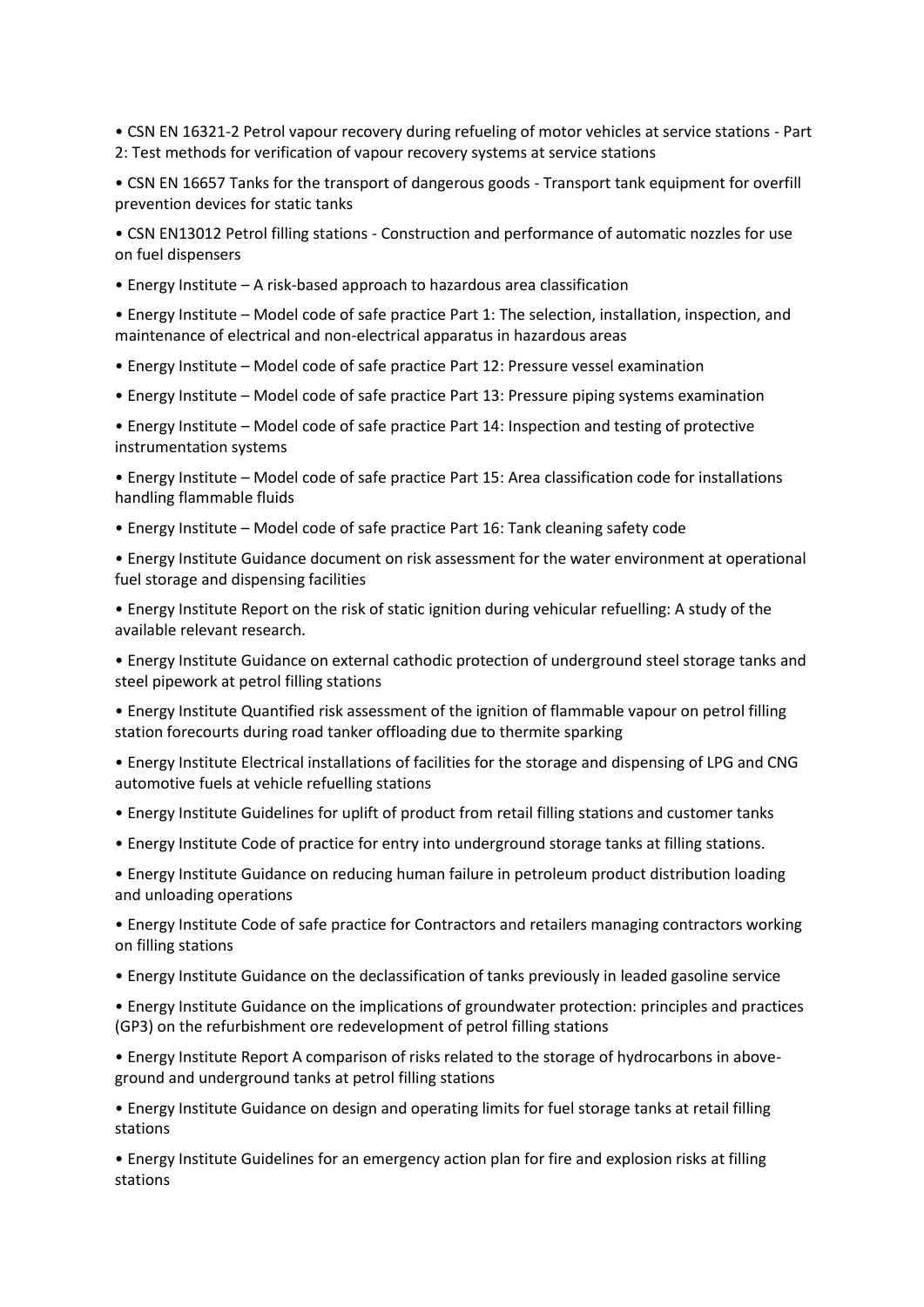• Energy Institute Guidance for a product identification system for petroleum products and other fuels

- Energy Institute Guidance for the storage and handling of biofuels at filling stations
- Energy Institute Guidance on environmental management at filling stations
- Energy Institute Guidance on inspection and testing of safety critical equipment in retail filling stations
- Health and Safety Authority (HSA) Fire and Explosion Risks at Service Stations
- HSA Emergency Response Plans for Petrol Stations
- HSA Information Note Handling Petrol Safely
- HSA Wetstock reconciliation for petrol stations
- Health and Safety Executive (HSE) (UK) Portable petrol storage containers
- Health and Safety Executive (HSE) (UK) L133 Unloading of petrol from road tankers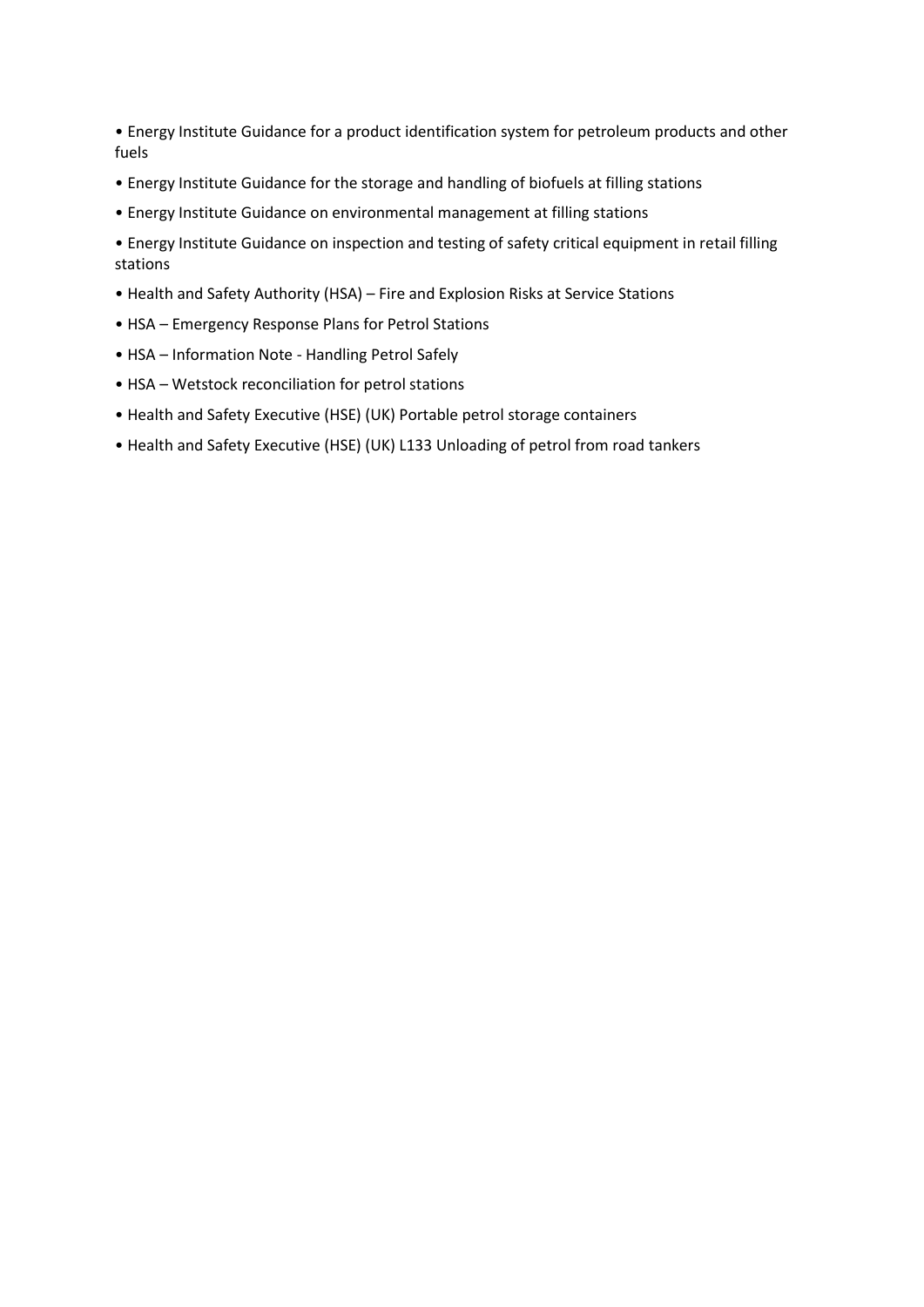### **SCHEDULE 5 – RISK ASSESSMENT (See Regulation 17)**

# *Matters to be included in Risk Assessment of a Flammable Liquids and Fuels Retail Store or Kerbside Retail Store*

The following list is not exhaustive but sets out the minimum aspects, all of which must be addressed in any risk assessment to be undertaken by a competent person and submitted to the appropriate licensing authority relating to an application for a first, amended, renewal or transfer of a licence or Certificate of Operation under the Dangerous Substances (Flammable Liquids and Fuels Retail Stores) Regulations, 2019.

- 1. Spills when filling underground tanks and fuel dispensing to customers
- 2. Impact and damage to dispensers

3. Uncontrolled ignition sources (e.g. smoking by non-customers) associated with a public area during fuel dispensing and underground tank filling

- 4. Traffic volume using the road
- 5. Speed of vehicles on adjacent roadway
- 6. Pedestrian movements on the footpath
- 7. Fuel delivery frequency and time
- 8. Age and condition of the underground fuel tanks
- 9. Nature of fuels stored
- 10. Separation distances from boundaries and stationery ignition sources
- 11. Sensitive receptors in the vicinity of the store
- 12. Delivery area assessment
- 13. Storage tanks assessment
- 14. Pipework assessment
- 15. Dispenser area assessment

Certificates and other mandatory documents:

- a. Petrol Vapour Recovery Certificate;
- b. Explosion Protection Document;
- c. Electrical Safety Certificate; and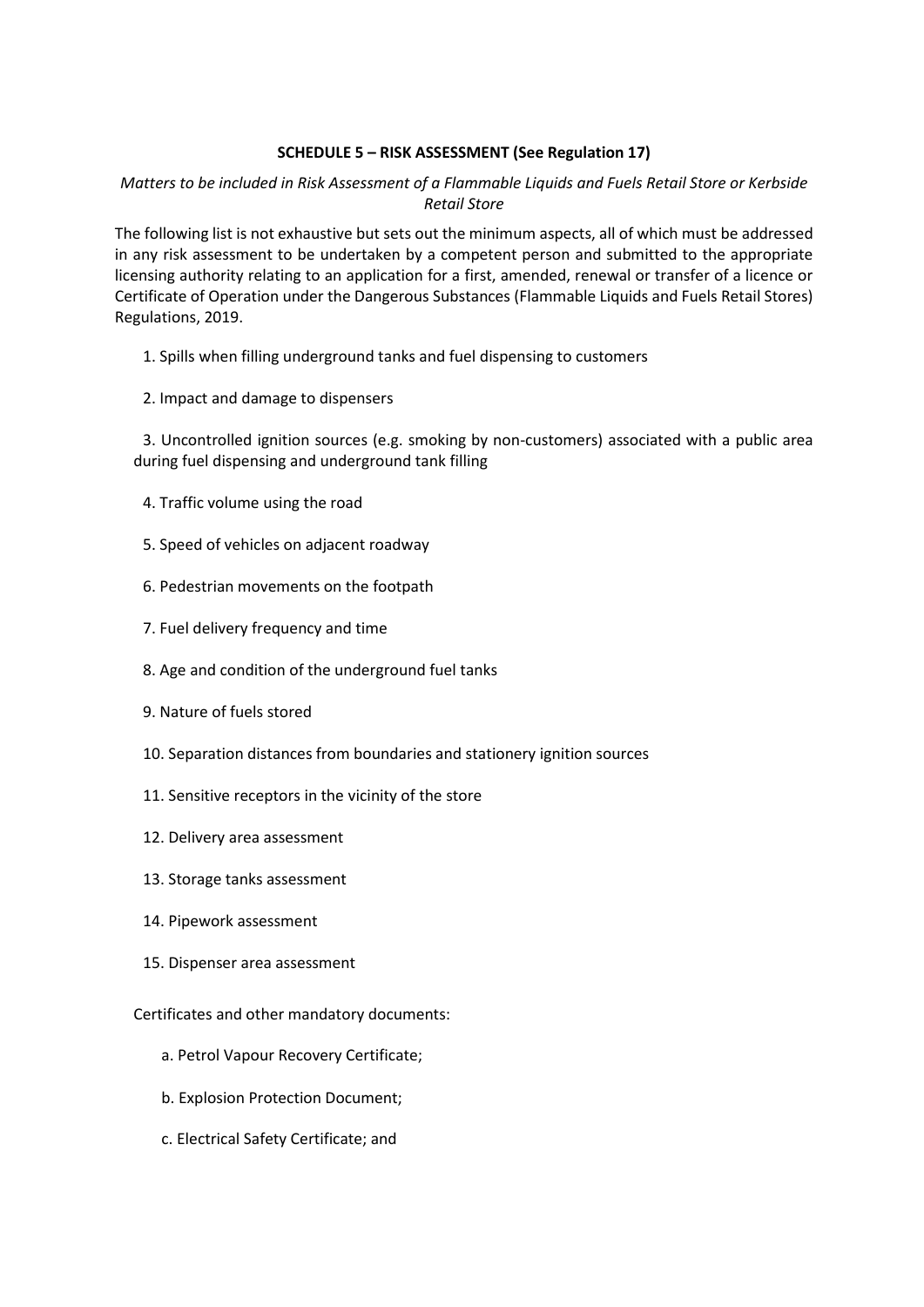# d. Fire Safety Certificate.

Additional Certificates required along with application

- a. Interceptor cleaning certificate
- b. Fire Extinguisher servicing certificate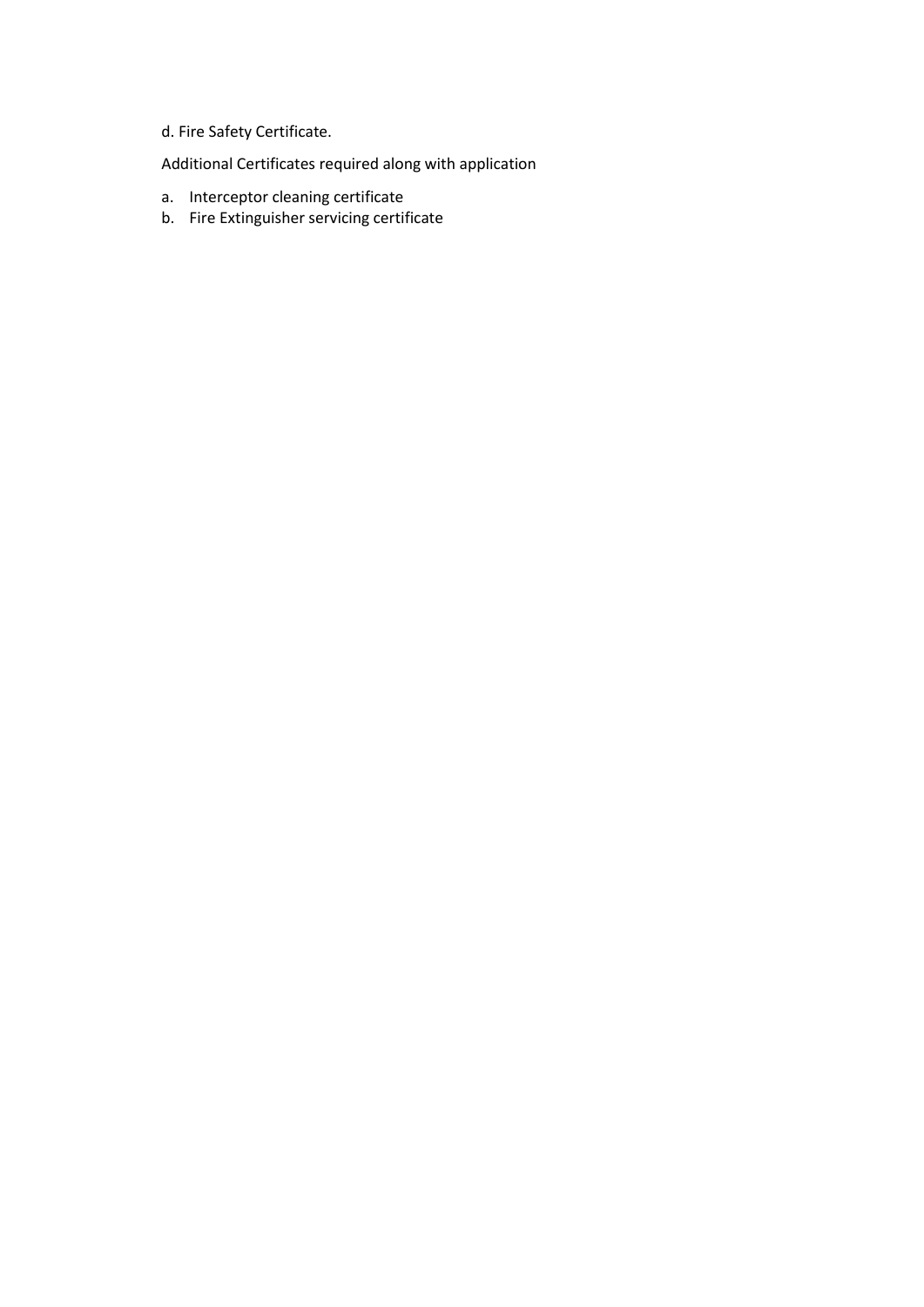#### **SCHEDULE 6 – MAPS & DRAWINGS**

### *Matters to be Included in the Maps and Drawings Accompanying the Risk Assessment of a Flammable Liquids and Fuels Retail Store or Kerbside Retail Store*

(1) Every risk assessment for a first licence or Certificate of Operation (or for the renewal of a licence or Certificate of Operation where major works have taken place) shall be accompanied by a plan (either in electronic format or hard copy) drawn to a scale in metric units of measurement of not less than 1:2500, consisting of an extract from the Ordnance Survey map (or tracing thereof). The plan should be marked and coloured so as to identify clearly the site or proposed site (including the boundaries which shall be marked in red) of the retail store or kerbside retail store.

(2) Every plan submitted in accordance with paragraph (1) of this Schedule shall be accompanied by:

a. one site plan (either in electronic format or hard copy) in metric units of measurement of not less than 1:100 so marked and coloured so as to identify clearly:

i. each underground storage tank, each pipeline or dispensing pump connected to such a tank and each container store or container compound; and

ii. all other buildings or structures (including cellars or basements) within a distance of 16 metres of each underground storage tank, offset filling point, dispensing pump, ventilating pipe opening, container store or container compound;

b. one plan and specification or appropriate particulars (either in electronic format or hard copy), including suitable drawings or plans, elevations and sections to a scale in metric units of measurement of not less than 1:50 so marked as to give adequate details of the construction or proposed construction and dimensions and manner of installation or proposed installation of each underground storage tank, dispensing pump, container store, container compound and any pipeline (including its diameter);

c. one plan or specification or appropriate particulars (either in electronic format or hard copy) shall be so marked as to show all electrical apparatus installed or to be installed or used at a distance not exceeding 5 metres of each underground storage tank, container store, container compound, dispensing pump or filling, dipping or venting openings of an underground tank or pipeline;

d. detailed particulars to be shown on a plan of:

i. each building or place at a retail store or kerbside retail store in or at which any articles, materials or substances (other than flammable liquids and fuels) liable to spontaneous combustion or ignition or otherwise flammable or dangerous are kept or will be kept and their amounts or quantities;

ii. the amount or quantity of flammable liquids and fuels kept or to be kept in each underground storage tank, container store, container compound, or other storage medium; and

iii. the approximate maximum number of persons employed or likely to be employed at the store and where applicable in each building at the store;